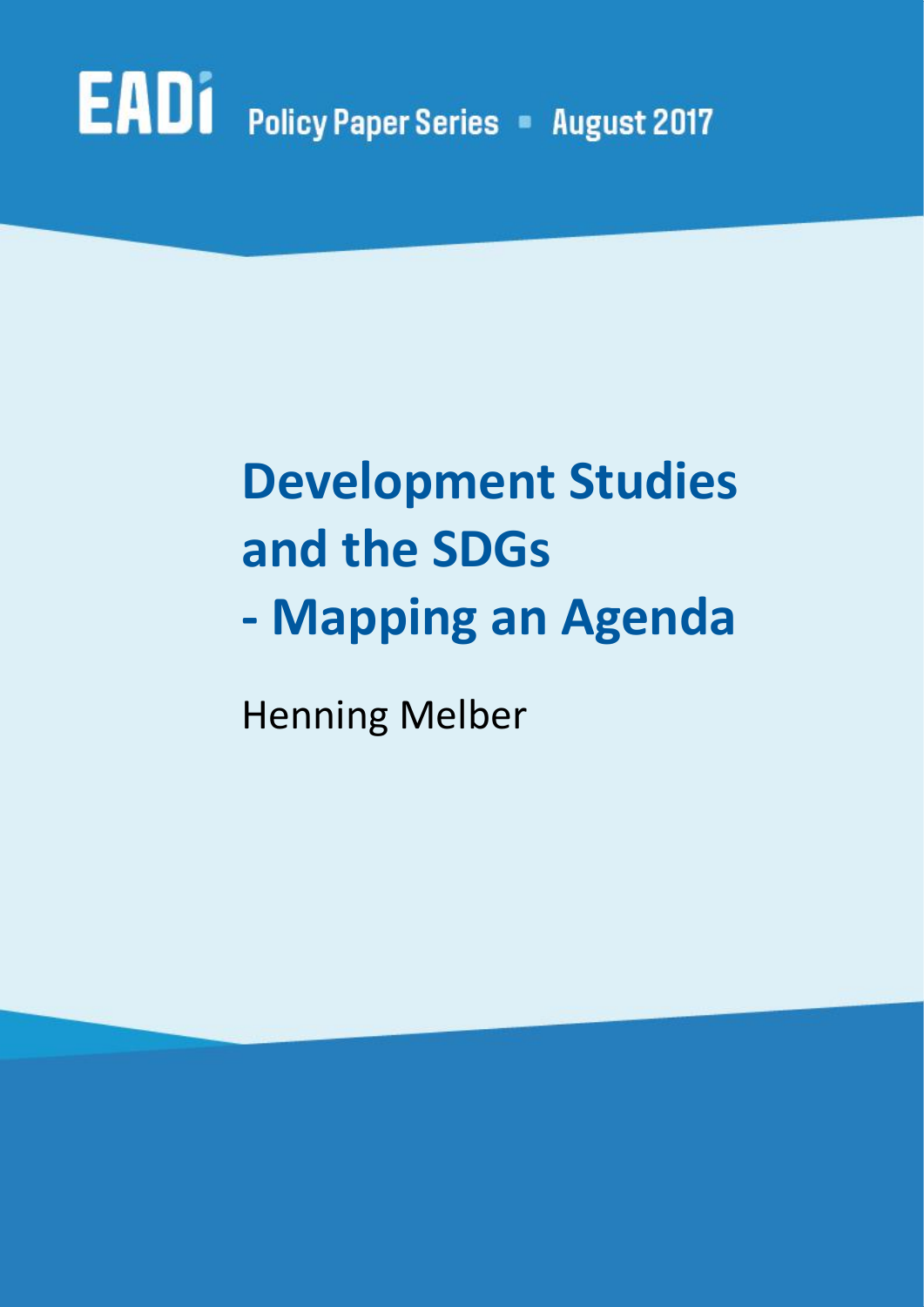Henning Melber

#### **Development Studies and the SDGs - Mapping an Agenda**

Lecture at the CERES Summer School 2017 Engaging with the Sustainable Development Goals (SDG): Gaps, Opportunities and Challenges CERES Research School for International Development Utrecht, 22 June 2017

Director emeritus and Senior Advisor of the Dag Hammarskjöld Foundation and Senior Research Associate of the Nordic Africa Institute, both in Uppsala/Sweden. Extraordinary Professor at the Department of Political Sciences/University of Pretoria and the Centre for Africa Studies/University of the Free State in Bloemfontein; Senior Research Fellow with the Institute for Commonwealth Studies/School for Advanced Study at the University of London. He will be the next president of the European Association of Development Research and Training Institutes (EADI). Henning.Melber@nai.uu.se.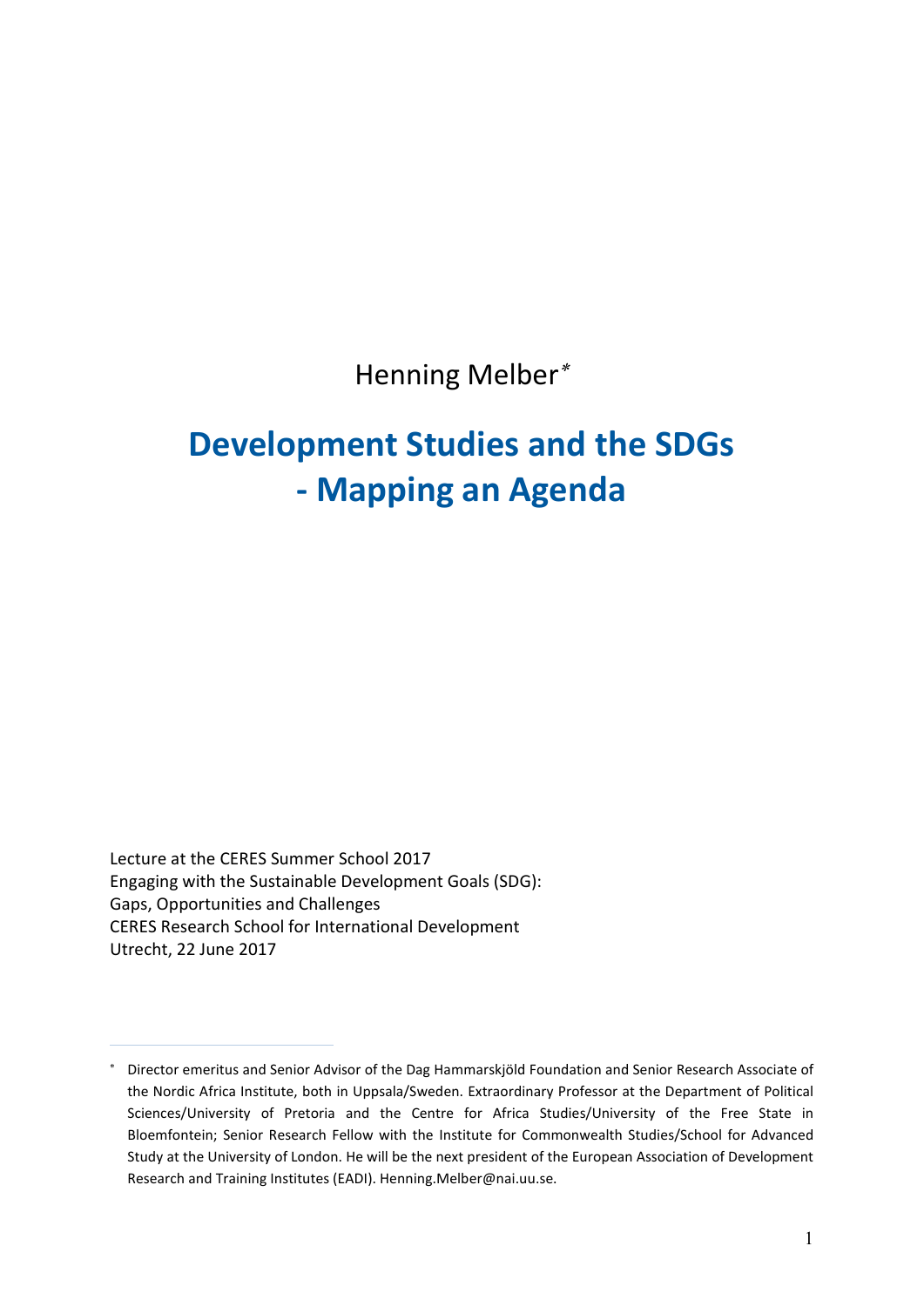#### Table of contents

| Challenges and Constraints for Development Studies 11 |  |
|-------------------------------------------------------|--|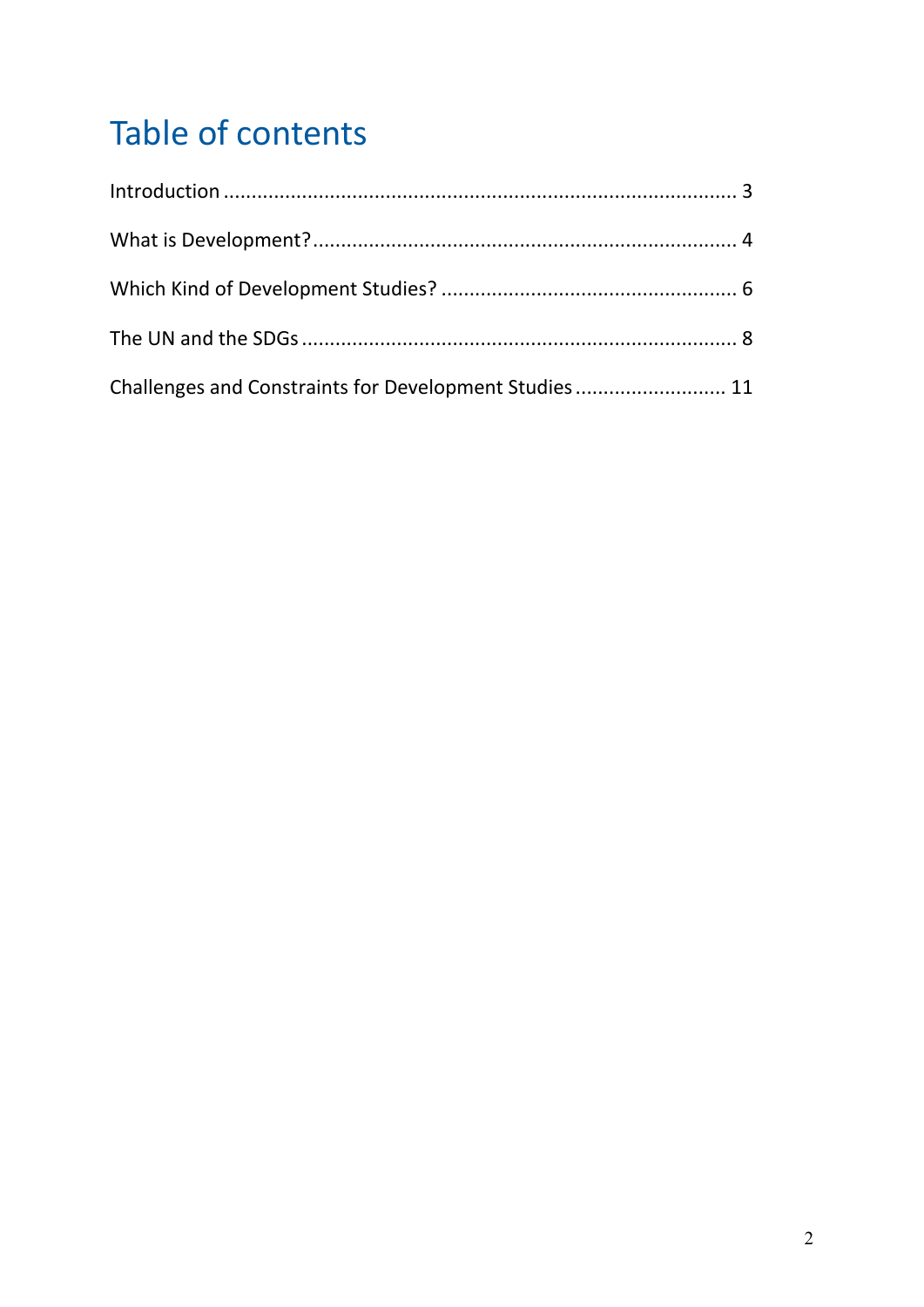#### Introduction

 $\overline{a}$ 

On 25 September 2015 the United Nations General Assembly adopted 17 Sustainable Development Goals (SDGs) and 169 targets with its resolution *Transforming our world: the 2030 Agenda for Sustainable Development*. <sup>1</sup> Since then, the SDGs or Agenda 2030 have emerged as the ultimate reference point not only for sustainable development, but also often as a justification for applied development studies.

The SDGs did not fall from heaven. They were the result of a long process of negotiations. They do not cover all aspects related to development studies and cannot claim ultimate power of definition over development, notwithstanding their strong influence in the debate. While policy makers and the aid industry within international collaboration tend to link almost everything nowadays to the SDGs, development studies should not become hostage of such a limited perspective. Rather, development studies, while engaging with the SDGs and contributing to their implementation, should maintain a certain critical distance to the dominant norms and paradigms implemented.

This paper explores the concepts of development and development studies and their links to Agenda 2030. It revisits earlier efforts towards a new development paradigm and thereby looks beyond the SDGs.<sup>2</sup> It examines the efforts towards sustainable development as a concept within an emancipatory discourse, which should be rooted in global solidarity, justice and human dignity. It thereby advocates an agenda, which aims at rather complementing if not transcending Agenda 2030, instead of being limited to full compliance within the confinement of the SDGs. This is motivated and guided by the interest to maintain ownership by scholars over development studies instead of surrendering the power of definition to the political and aid bureaucracy.

 $1$  United Nations, General Assembly, seventieth session, Agenda items 15 and 16. Resolution adopted by the General Assembly on 25 September 2015. A/RES/70/1, 21 October 2015, *Transforming our world: the 2030 Agenda for Sustainable Development*.

<sup>&</sup>lt;sup>2</sup> The text draws in part on the following previous articles: "Whose World? Development, civil society, development studies and (not only) scholar activists", *Third World Quarterly*, vol. 35, no. 6, 2014, pp. 1082- 1097; "Knowledge is Power – and Power Affects Knowledge: Challenges for Research Collaboration in and with Africa", *Africa Development*, vol. XL, no. 4, 2015, pp. 21-42.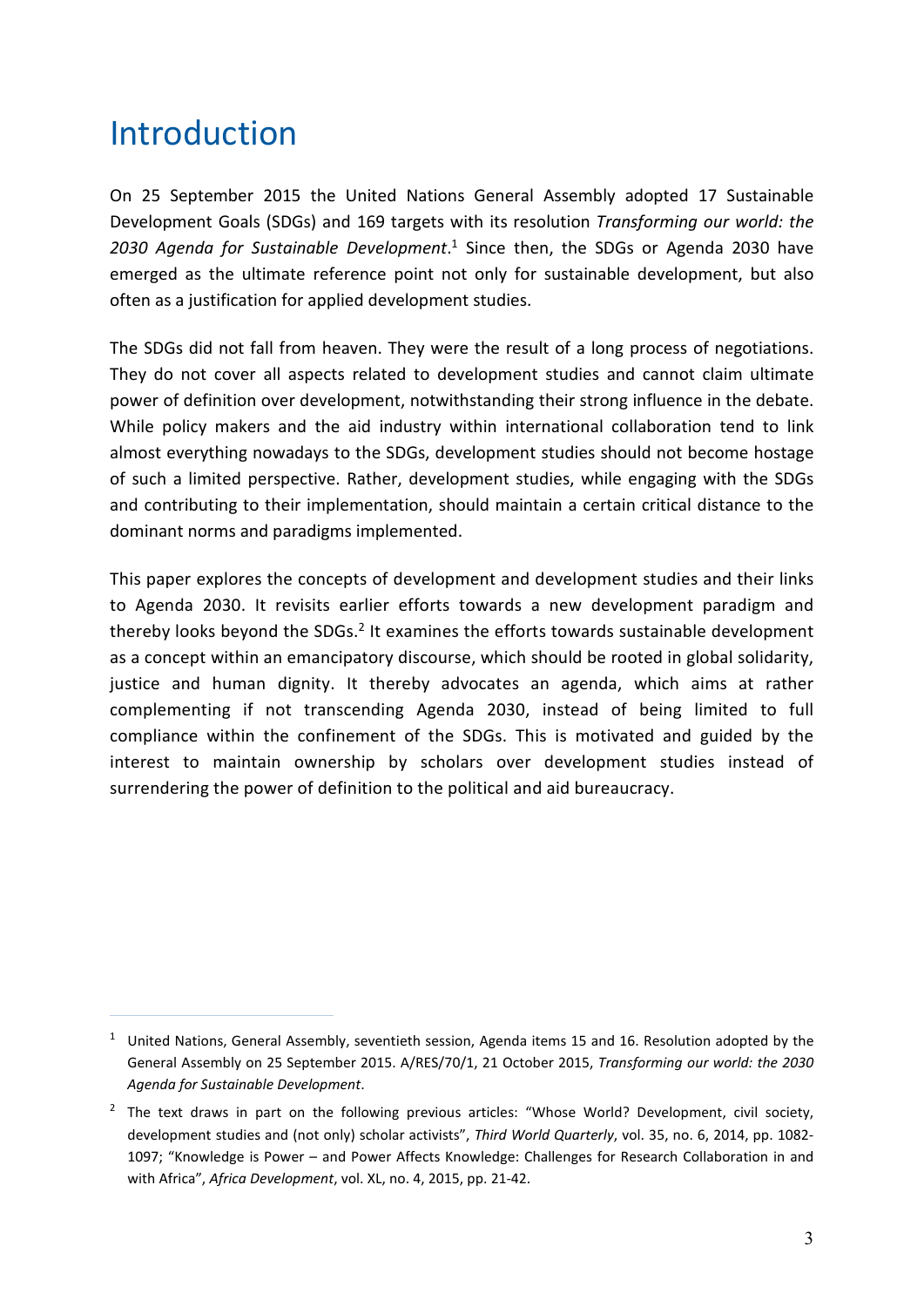#### What is Development?

Development is a frequently used term. It is common currency in as diverse global forums as the World Economic Forum (WEF), as well as in the arena of the World Social Forum (WSF) established as the alter-globalist counter-forum. Given such wide panorama, it should not come as a surprise that the United Nations (UN) never formulated a serious definition, but "focused largely on international programmes and plans for development, rather than on defining the notion of development itself".<sup>3</sup> Development is not easily providing a common denominator, even among those considered to be like- or at least similarly minded. At a closer look those involved in the academic discipline of Development Studies most likely do not share a common understanding, concept and definition of what this weird animal called development means, implies and describes.

Aram Ziai has tried to offer a navigating tool through this jungle, which left behind the former Eurocentric all-encompassing and hegemonic mainstream concept. He suggests that development could be considered as "a bundle of interconnected and normatively positive processes which took place in some parts of the earth but not in others."4 While he considers this as a pragmatic working definition, he is sensitive enough to suggest at the same time that such an understanding offers reasons for its critique. He therefore resorts to the view of the anthropologist James Ferguson, for whom development "is the name not only for a value but also for a dominant problematic or interpretative grid through which the impoverished regions of the world are known to us."<sup>5</sup> But Ziai remains aware that this is not the full story, as such a characterization tends to blur socio-economic and socio-political as well as socio-cultural phenomena often related to power, privilege and exclusion. The misleading implication remains, that developmental initiatives and their institutions could solve them. He identifies this as a structural problem:

*because of the normative connotation of the concept processes intended to bring about 'development' form a common ground for donor institutions, planning ministries, concerned social groups and NGOs. Who could be against 'development'? It is much more difficult to find support for political initiatives which point to conflicts on the national or international level and side with marginalized, exploited or oppressed groups.6*

<sup>3</sup> Otto Spijkers, *The United Nations, the Evolution of Global Values and International Law*. PhD thesis, University of Leiden. Antwerp/Oxford/Portland: Intersentia 2011, p. 455.

<sup>4</sup> Aram Ziai, *Postcolonial perspectives on 'development'*. Bonn: Centre for Development Research/University of Bonn 2012 (ZEP Working Paper 103), p. 4.

<sup>5</sup> James Ferguson, *The Anti-Politics Machine. Development, Depoliticization and Bureaucratic Power in Lesotho.* Minneapolis: University of Minnesota Press 1994 (originally 1990), p. xiii; quoted in ibid.

 $6$  Ibid., pp. 4f.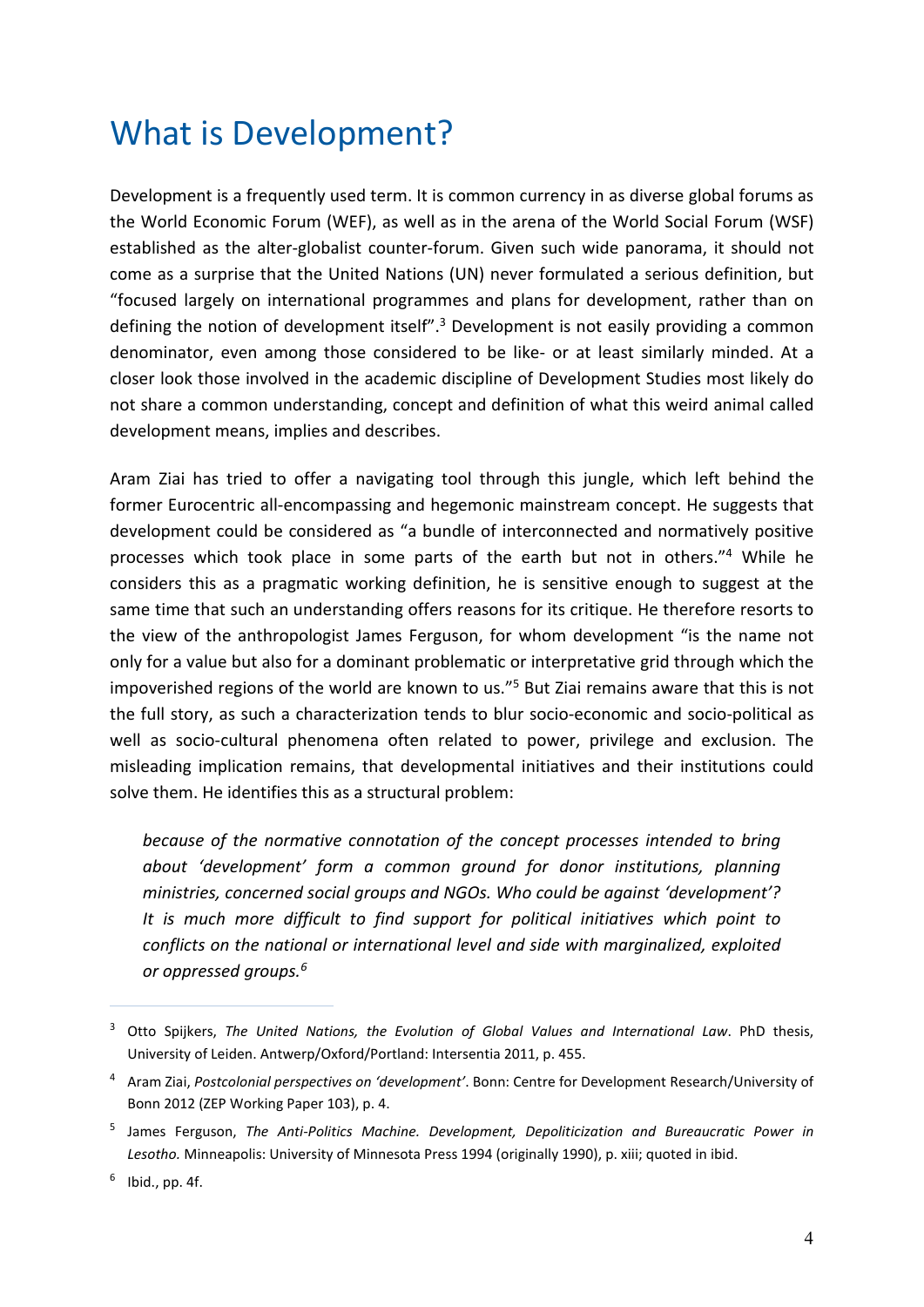Ziai's effort is however still not reaching far enough. It enters the contestation over who holds the power over a definition of development. Why not accept instead that development is merely a technical term, only implying changes, no matter in which direction. Setbacks, processes of destitution, climate change, migration, pauperization and marginalization are as much elements of development within a context of growing disparities between people both locally as well as globally, as what is generally associated with positive effects of development. In the history of the expansion of Europe over the rest of the world in the name of "development" – then often dubbed as "civilization" – the worst atrocities and crimes tantamount to genocide were committed. Development is at times a monstrous cloak or a cloak for monsters.

Let's rather look into the challenges we are facing to contribute to a better life for as many people as possible in our world, without giving such social struggles any terminological connotation. In doing so, I do of course not suggest some kind of "anything goes". We should always remain loyal to the fundamental coordinates for our compass as defined by human rights, social justice, equity and equality, and not least empathy and solidarity as reference points against which our minds and deeds ought to be measured. In that sense, one opts out of a futile claim over what development means by seeking to remain in compliance with these basic values. Put differently: support of struggles striving for emancipation is just one of many – at times antagonistic – notions of so-called development.

Consequently, being engaged in development studies, we look into social processes and the changes, seeking to find meanings and explanations, maybe even interventions – hopefully for the better. But even for that is no guarantee. The best-intentioned 'do-gooders' are often a high risk for causing further damage, if not protected by a constant process of critical selfreflections about what we are doing and how we are doing it  $-$  and the purposes and motivations driving us in our engagements. The "securitization of development", i.e. the increasingly inter-connected military and civilian components of intervention in the name of "progress", would be a case in point.<sup>7</sup>

The Dag Hammarskjöld Foundation had since the early 1970s been among the idea-based organisations giving priority to explorations challenging the dominant paradigms in search of "Another Development" and providing a forum for these voices to be heard. The initiative was based on the shared conviction that our late-capitalist industrial mode of production and its accompanying value and belief system mystifying the technological rationality had already too far advanced into a dead-end street.

The report of the Civil Society Reflection Group on Global Development Perspectives<sup>8</sup> had been prepared as an input to Rio+20. It is among the examples of a wider alliance in part

<sup>7</sup> Jens Stilhoff Sörensen and Frederik Söderbaum (eds.), *The End of the Development-Security Nexus? The Rise of Global Disaster Management*. Uppsala: Dag Hammarskjöld Foundation 2012 (*Development Dialogue*, no. 58).

<sup>8</sup> Civil Society Reflection Group on Global Development Perspectives, *No future without justice. Report of the*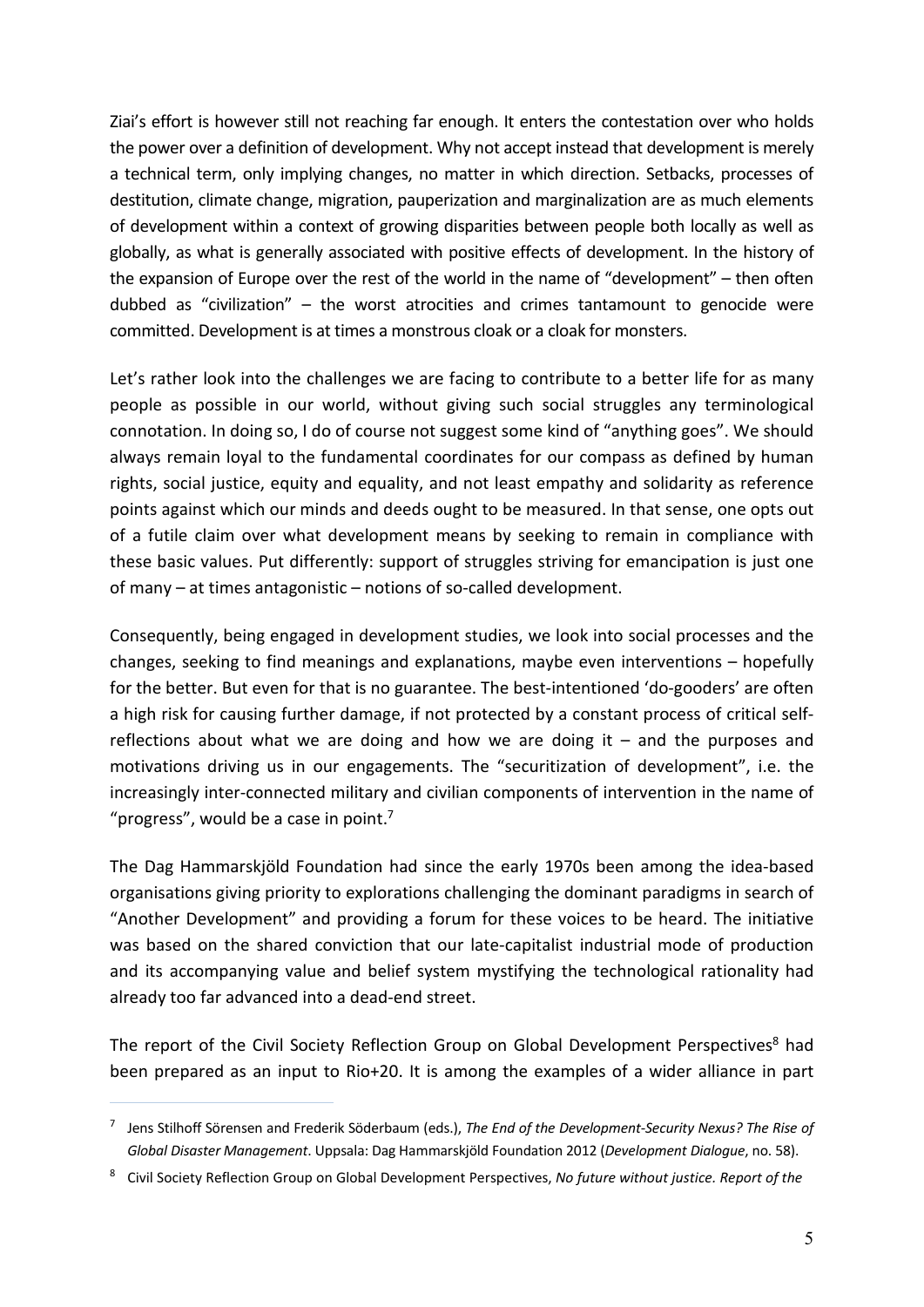inspired by the earlier initiatives of "Another Development". It stresses among others the continued role of states in our globalized, unequal world of the 21<sup>st</sup> century. We sometimes tend to wrongly assume that state agencies and institutions have been degraded to toothless tigers vis-à-vis corporate and financial power. While the latter definitely playan eminent role, states through their laws, judiciary, governments and administrations clearly continue to have some say in national and global affairs – if only they want to: some of those occupying political and administrative commanding heights in societies might be tempted to use proclaimed (and at times indeed also real) limitations to state power as a weak excuse to avoid confrontation with those holding economic power by not taking responsibility and initiatives. – Meanwhile others guided by more autocratic mindsets in despotic regimes have no problems to insist on the holy principle of national sovereignty as the flip side of the evasiveness to accept and deal with social problems both locally as well as globally.

The Reflection Group's "Mindset Appeal" therefore rightly so demanded (in vain) from the Rio 2012 Summit to "re-affirm the State as the indispensable actor setting the legal frame, enforcing standards of equity and human rights, and fostering long-term ecological thinking, based on democratic legitimacy."9 States remain relevant if not decisive entities in battlefields over the future of societies and the wellbeing of the people composing these societies. This is of course, where the Agenda 2030 as adopted by the UN Member States becomes a relevant reference point when measuring realities against declared goals.

#### Which Kind of Development Studies?

 $\overline{a}$ 

Given the efforts for "bringing the state back in", one tends to agree with the warning that "it would be highly premature for development studies to replace the paradigmatic importance of the state by that of civil society".<sup>10</sup> Let us not pretend that development studies were and are not to a large extent also state-centered. After all, they were also originally an integral part of the expansion of Europe into the rest of this world, if only in very fragmented and cryptic forms of early so-called civilizing missions as advocated by missionaries, some colonial administrators and other pioneers of anthropology (maybe more than any other academic discipline the midwife or sibling to development studies). From

*Civil Society Reflection Group on Global Development Perspectives*. Uppsala: Dag Hammarskjöld Foundation 2012 (Development Dialogue, no. 59).

<sup>9</sup> 'Urgent Appeal to Change the Mindset', Statement by the Reflection Group, New York, 6 March 2011; reproduced in Civil Society Reflection Group, *No Future Without Justice*, op. cit., p. 5.

<sup>10</sup> Frans J. Schuurman, "Globalization and Development Studies: Introducing the challenges." In *Globalization and Development Studies. Challenges for the 21st Century*, edited by Frans J. Schuurman. London: SAGE 2001, pp. 3-14 (here: p.13).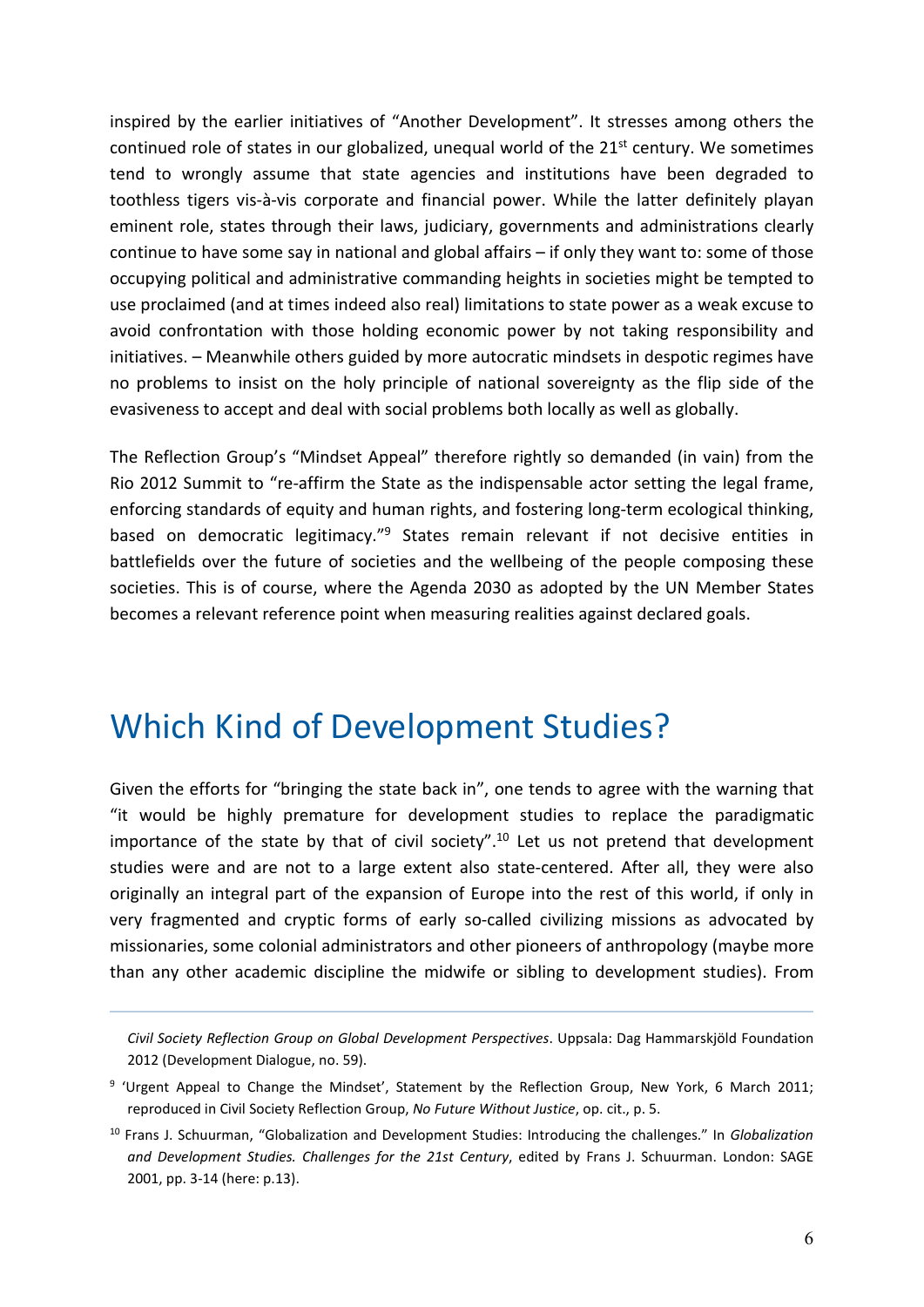colonialism to development studies was only a small step. Modernization was about "development". But its definition was integral part of an European project imposed on others elsewhere. Such unilaterally defined development claimed to know what is best for people affected by the expansionist project  $-$  and applied this kind of "knowledge".<sup>11</sup> Progress was tantamount to civilizing the "savages", and if necessary, to "exterminate the brutes", if they objected to their destiny.<sup>12</sup> In this context, the initial developmental studies were strictly speaking more motivated by and serving the promotion of Western development in colonial settings.

Times have changed. With the decolonization processes state sovereignty introduced a new and important element into the North-South relations. It gave birth to bi- and multilateral development aid and collaboration since more than half a century, while it largely continued to follow patterns of a one-dimensional modernization path. The ideological differences at the height of the Cold War could not hide that the premises for social development in both camps did not really differ in terms of the anticipated needs to 'modernize' based on a growth model resembling an imitation of Fordist features of industrial societies as the aspired goal. Since then, development studies have to a large extent emancipated from being an instrument of further expansion of the West into the rest. Similar to social anthropology, development studies were able to critically revisit and reflect on its premises and the underlying notions and assumptions. Development Studies have shifted their focus from seeking formulas and recipes to understand local processes with the intention to "develop" the people towards analyzing the underlying social structures and the reproduction of hierarchies, both locally as well as globally. This included at times the ambition not only to better understand such structures, but also to contribute to their transformation.

By doing so, the earlier North-South dichotomy has in tendency been replaced by a focus on the globally dominant structures, which operate with local bases and at the expense of people everywhere. Processes of enrichment correspond with those of marginalization and impoverishment. The global pact among elites results in "collateral damage" also in the former metropolis, where destitution becomes a daily phenomenon. Development studies are confronted with new social realities even in those countries, which promoted this discipline as a tool to "help others" in far away places. Those in search of "Another Development" since the early 1970s were not any longer considered as visionaries out of touch with realities, but increasingly respected for being pioneers. "Coming to terms with

<sup>11</sup> See Mark Duffield and Vernon Hewitt (eds.), *Empire, Development & Colonialism. The Past in the Present*. Woodbridge: James Currey 2009.

<sup>12</sup> See i.a. Dirk A. Moses (ed.), *Empire, Colony, Genocide. Conquest, Occupation, and Subaltern Resistance in World History*. New York: Berghahn 2008; Henning Melber with John Y. Jones (eds.), *Revisiting the heart of darkness – Explorations into genocide and other forms of mass violence*. Uppsala: Dag Hammarskjöld Foundation 2008 (Development Dialogue, no. 50).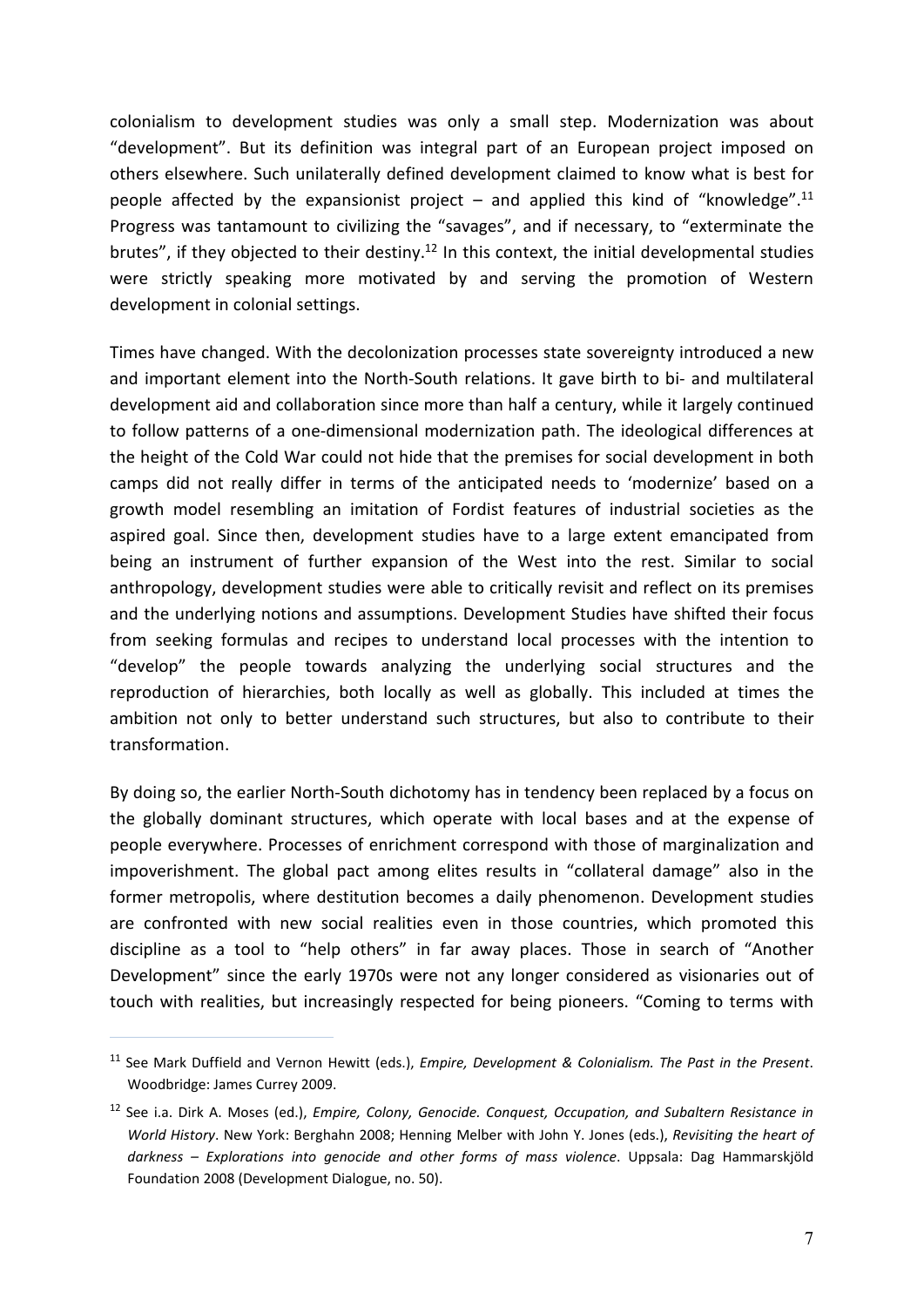nature"<sup>13</sup> entered the agenda of those seeking emancipation through social struggles. "Metahumanism" challenged the reductionist rationality guiding the dominant discourses since the era of enlightenment as one of the hallmarks of modernity.<sup>14</sup>

As a result, development studies translated at least to some extent – like area studies - into global studies. The we-they divide between members of different societies in different parts of the world was increasingly less important than the common grounds for the struggles for emancipation against the monstrosities of the unleashed markets seeking profit maximization at the expense of the welfare state even where it existed before. Human dignity was discovered as a relevant category, applicable to all human beings everywhere.

The challenge for development studies is to re-establish its continued relevance to study and understand processes of exclusion, emancipation, and development. This cannot be achieved by clinging to its once treasured paradigms, but can be achieved by creatively incorporating the new Zeitgeist, without giving up its normative basis, i.e. the awareness that only with a universal morality of justice is there a future for humanity.<sup>15</sup>

"Opposing the pathologies of globalization", as a key aspect identified for the work of International NGOs<sup>16</sup> might also be a task for development studies, even as global studies. Their relevance will be ultimately measured against their contribution to a better future for as many people as possible.

#### The UN and the SDGs

A recent thesis documents the value-based nature of the UN, with its Charter as "the constitution of the world". It points to the evolution and crystallization of the enshrined values over the subsequent 65 years until 2010.<sup>17</sup> By doing so, it stresses the world organization's essential contribution to the design of a normative framework based on

<sup>13</sup> Leo Panitch and Colin Leys (eds.), *Coming to Terms With Nature*. *Socialist Register 2007*. London: Merlin Press 2006.

<sup>14</sup> John Sanbonmatsu, *The Postmodern Prince: Critical Theory, Left Strategy, and the Making of a New Political Subject*. New York: Monthly Review Press 2004, pp. 203ff.

<sup>15</sup> Schuurman, "Globalization and Development Studies", *op. cit.*, pp. 13f.

<sup>&</sup>lt;sup>16</sup> Jean-Mark Coicaud, "Conclusion: INGOs as Collective Mobilization of Transnational Solidarity: Implications for Human Rights Work at the United Nations." In *Ethics in Action. The Ethical Challenges of International Human Rights Nongovernmental Organizations*, edited by Daniel A. Bell and Jean-Marc Coicaud. Cambridge: Cambridge University Press 2007, pp. 279-301 (here: p. 284).

<sup>17</sup> Spijkers, *The United Nations,* op. cit.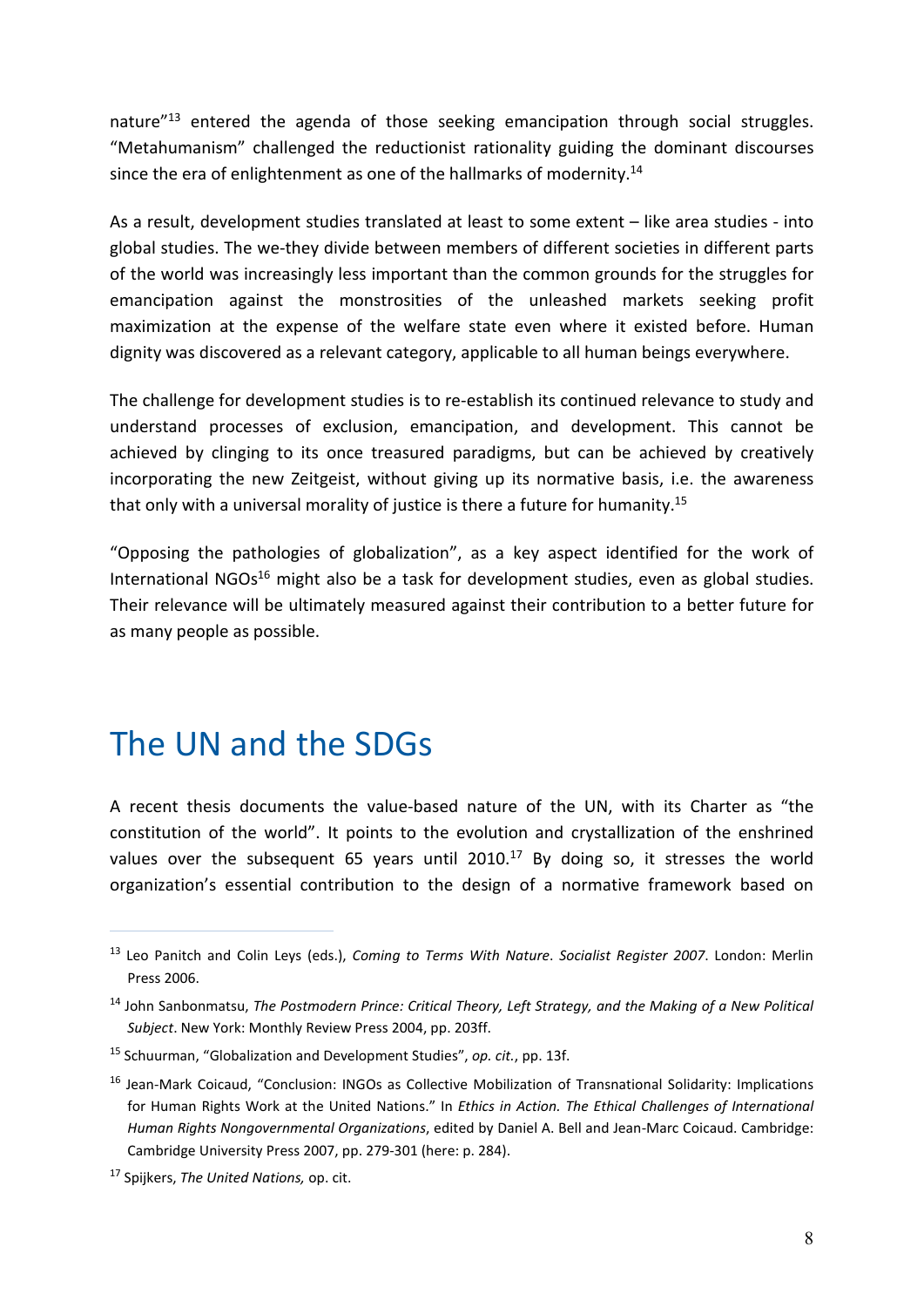fundamental values. But it also points to the neglect such norms are treated with in the daily business of negotiating and adopting programs for implementation, which follow often a more pragmatic approach when seeking at least formal consensus. A practitioner and international civil servant, who acquired most intimate insights and knowledge as regards the UN Development System, has made a similar observation:

*while goal-setting has been one of the means of translating words into action, the UN's normative approach has not been sufficiently emphasized. A prime example is found in the UN's most important and original paradigm of human development.18*

The UN Conference on Environment and Development in Rio de Janeiro (1992) and the World Summit on Sustainable Development in Johannesburg (2002) were indeed among the more recent relevant markers in a series of top-level global meetings, which were continued in other forums all over the world with a focus on development. They created normative reference points such as the Convention on Biological Diversity and the Framework Convention on Climate Change in order to meet the challenges – with little to no effect in stopping the environmental deterioration and the approaching collapse of our basic minimum requirements for reproduction such as water and air. Never mind the Kyoto Protocol, Copenhagen's COP 15, the subsequent COPs in Mexico, South Africa and elsewhere, as well as the latest grand finales at Rio+20 and the Paris Accord: substance actually had not advanced much since the first environment related global conference of its kind in Stockholm 1972, when the major challenges were already diagnosed. And as the US American withdrawal from the Paris Accord just signaled, the nature of such commitments is considered anything but binding.

As skeptics predicted, progress has not advanced much beyond square one. Despite more than 300 multilateral agreements negotiated and entered into force since the early 1970s, the world's climate faces collapse. Political and institutional constraints have stood in the way of a solution. The tendency of governments to place narrow state interests above global survival comes at a life-threatening price. It is therefore not surprising that many concerned persons had few if any expectations or illusions that any of the global summits would actually demonstrate the required problem-solving capacity. Despite all the declarations, declamations and lip service, policy responses and adaptations fall short of addressing the challenges. The logic of the era of the Enlightenment, in which human beings utilize nature for short-term gain without concern for long-term survival, approaches bankruptcy. The pseudo-omnipotence of the anthropocentric arrogance of power meets its limitations in the face of the unleashed forces of nature. The grand ideas of rationality, seeking to create a world of its making, have - despite latest technological advances manipulating the biological

<sup>&</sup>lt;sup>18</sup> Stephen Browne, *Sustainable Development Goals and UN Goal-Setting*. London and New York: Routledge 2017, p. 2.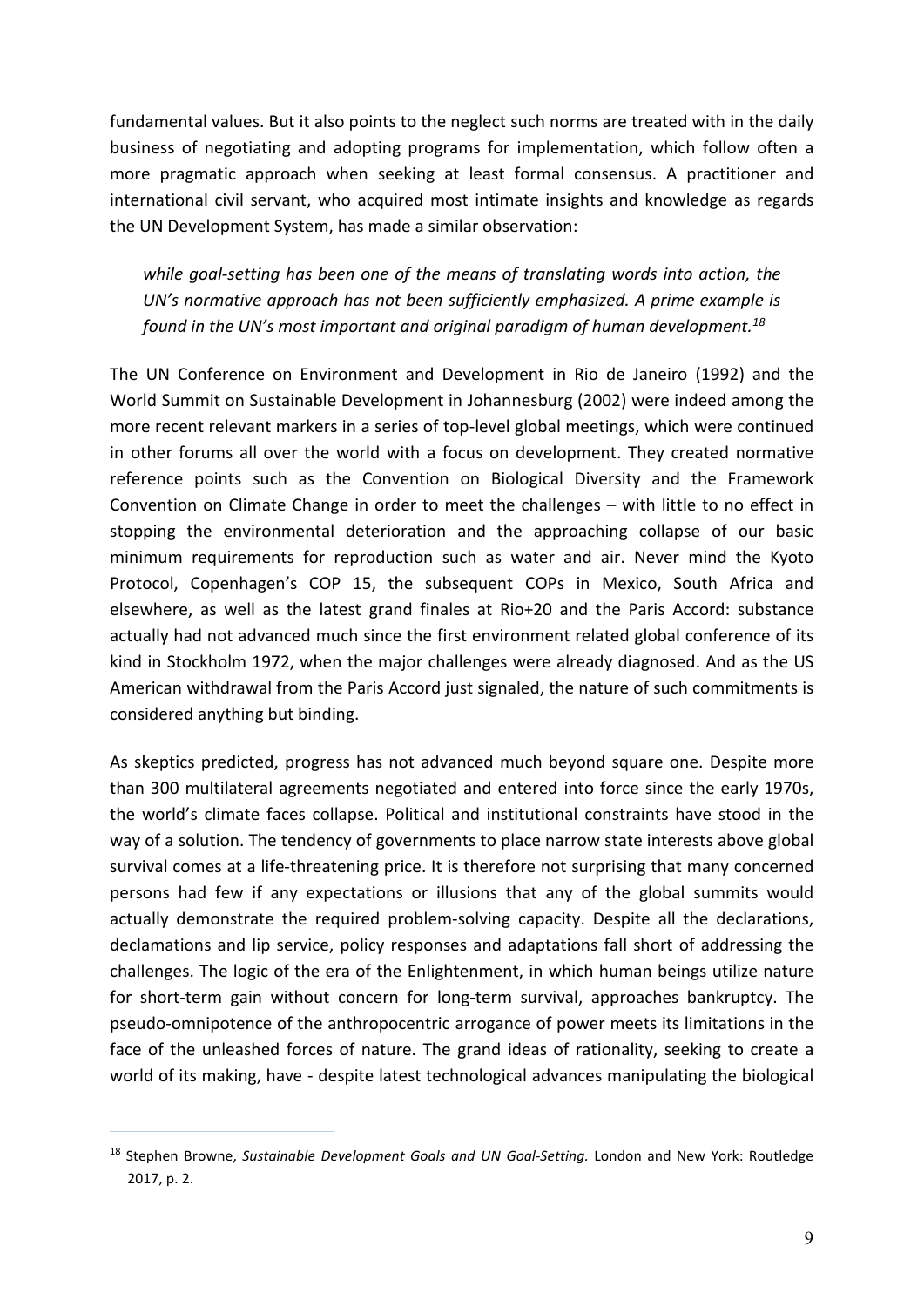diversity and turning it into a global monoculture - to ultimately capitulate when nature rebels or collapses.

Taking stock provides a sobering result: There has been no linear, progressive evolvement of steps forward in the UN's norm-setting history. After setbacks during the decades of the Cold War era it peaked in the 1990s with several global summits defining new aspirations and visions: Vienna, Copenhagen, Cairo, Beijing and other global events suggested a pseudowillingness for problem solving. But the declarations adopted were often bordering more to wishful thinking than mapping realistic pathways towards implementation. Setbacks showed the limitations of the declarations. They mainly suggested technocratic solutions to problems, which run deeper. By doing so, they also diverted attention from the more principled values at stake.

The adoption of the SDGs follows despite the accompanying rhetoric the same pattern. They "are more technical than normative, giving insufficient attention to the UN's own norms and standards".19 This is underlined by the fact that as late as March 2017 a total of 244 indicators were added to the 17 goals and 169 targets. This reinforces not only a management problem, but creates the misleading impression that a proper and detailed check list would be sufficient to deal with the major challenges our world and the dominant lifestyle is facing. Goal-setting is of course a wholly legitimate exercise, albeit with a limited impact over time. Rather: "Goals need to recognize and embrace all of development's realities, beyond the merely technical, and emphasize more normative approaches in keeping with the original principles and values of the UN."20 Global goals therefore should not be "an image of the fragmented system"<sup>21</sup>, but instead be re-designed "around concepts of bottom-up human development concerns rather than top-down sectoral priorities".22

As a result, SDGs continue to reinforce a silo approach sub-divided into economic, social and environmental pillars. Cross-cutting issues (such as gender and human rights, racism, xenophobia, homophobia, migration and displacement, to mention only some more obvious ones) remain confined to a specified goal – if at all deliberately considered in any specific detail. Or they feature only as tokenism in a vague declaration of intent, when it is stated towards the end of the document in para 74(e) among the guiding principles: "They will be people-centered, gender-sensitive, respect human rights and have a particular focus on the poorest, most vulnerable and those furthest behind."<sup>23</sup> In contrast, the concrete wish list, however, does not adequately recognize these commitments. It is specified as follows: 1)

l

<sup>19</sup> Ibid.*,* p. 3.

 $20$  Ibid., p. 5.

 $21$  Ibid., p. 110.

 $22$  Ibid., p. 133.

<sup>23</sup> United Nations, *Transforming our world,* op. cit., p. 32.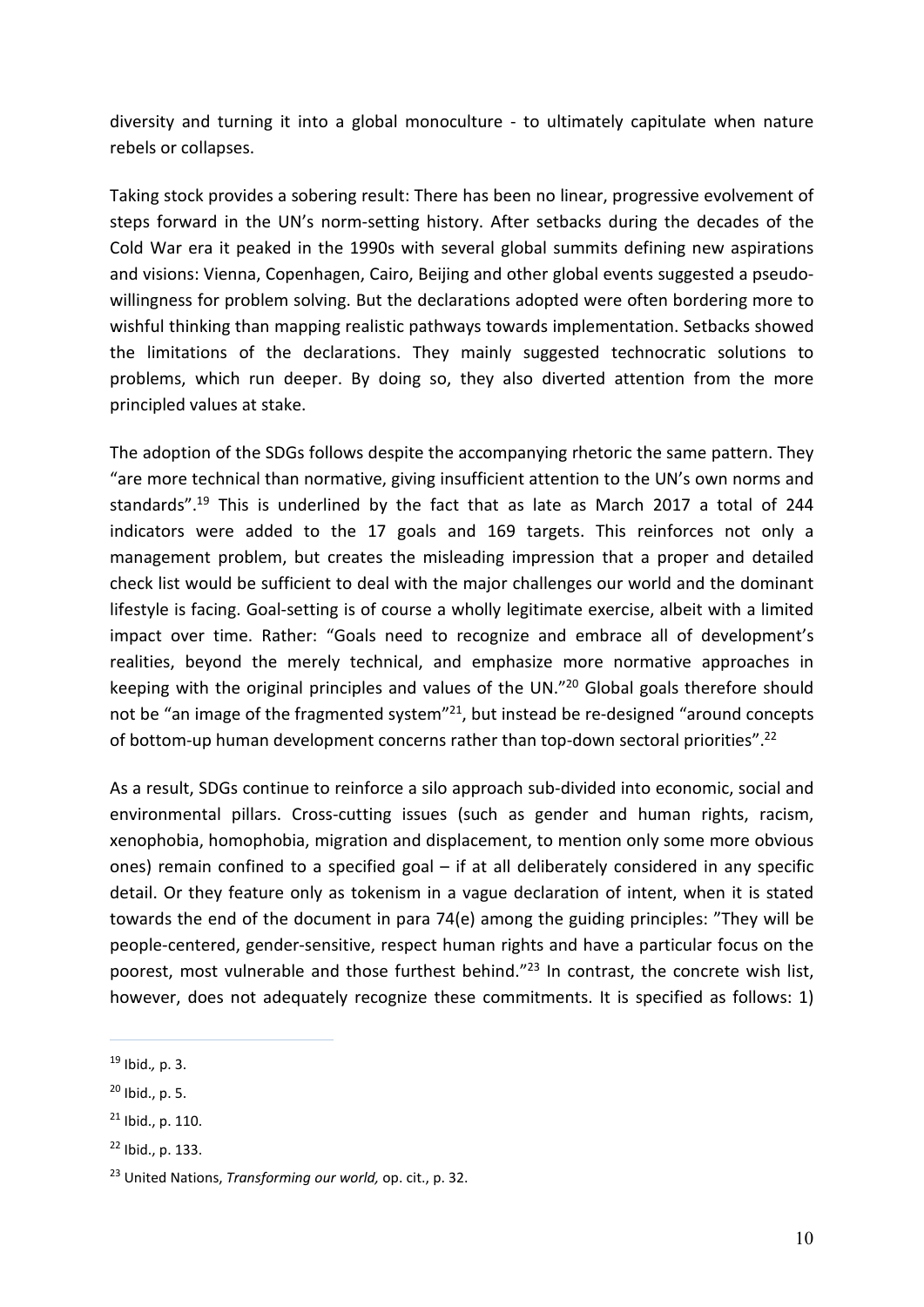end poverty; 2) end hunger; 3) well-being for all; 4) equitable quality education; 5) gender equality; 6) water and sanitation for all; 7) energy for all; 8) decent work for all; 9) inclusive and sustainable industrialization; 10) reduce inequality; 11) sustainable cities and human developments; 12) sustainable consumption and production; 13) combat climate change; 14) sustainable use of the oceans, seas and marine resources; 15) sustainable use of terrestrial ecosystems, halt and reverse land degradation and biodiversity loss; 16) justice for all and effective, accountable and inclusive institutions at all levels; 17) revitalize the Global Partnership for Sustainable Development.

As the Introduction claims: "These are universal goals and targets which involve the entire world… They are integrated and indivisible and balance the three dimensions of sustainable development."24 But the same paragraph starts with the clarification: "This is an Agenda … respecting national policies and priorities".<sup>25</sup> In other words: "America first" is by no means a deviation from the spirit of the Declaration, but a legitimate act of patriotic self-interest. And here is another problem: almost as often as the word "sustainable" (which is included in 11 of the 17 goals) features in the context of implementation the word "voluntary": As stipulated in no uncertain terms under 74(a), follow-up and review processes "will be voluntary and country-led … and will respect policy space and priorities".26 Obviously, as so often before, these commitments as much as the normative frameworks like several generations of human rights ratified by the UN Member States and supposedly being domestic laws too, once again remain a lofty promise. The exit option is already part of the deal.

### Challenges and Constraints for Development Studies

Already the adoption of the Millennium Development Goals (MDGs) introduced a significant shrinking of space for Development Studies in as much as these impacted on the allocation of funds through state agencies and related institutions. In many cases, research proposals were measured against their functionality with regard to the MDGs. Increasingly funding tends to be project-related, which is not conducive to long-term planning and investment in human resources and institutional collaboration. This seems to be confirmed by the observation that "successes seem to be more frequent when dealing with applied research

 $^{24}$  Ibid., p. 3.

 $25$  Ibid.

<sup>26</sup> Ibid., p. 31.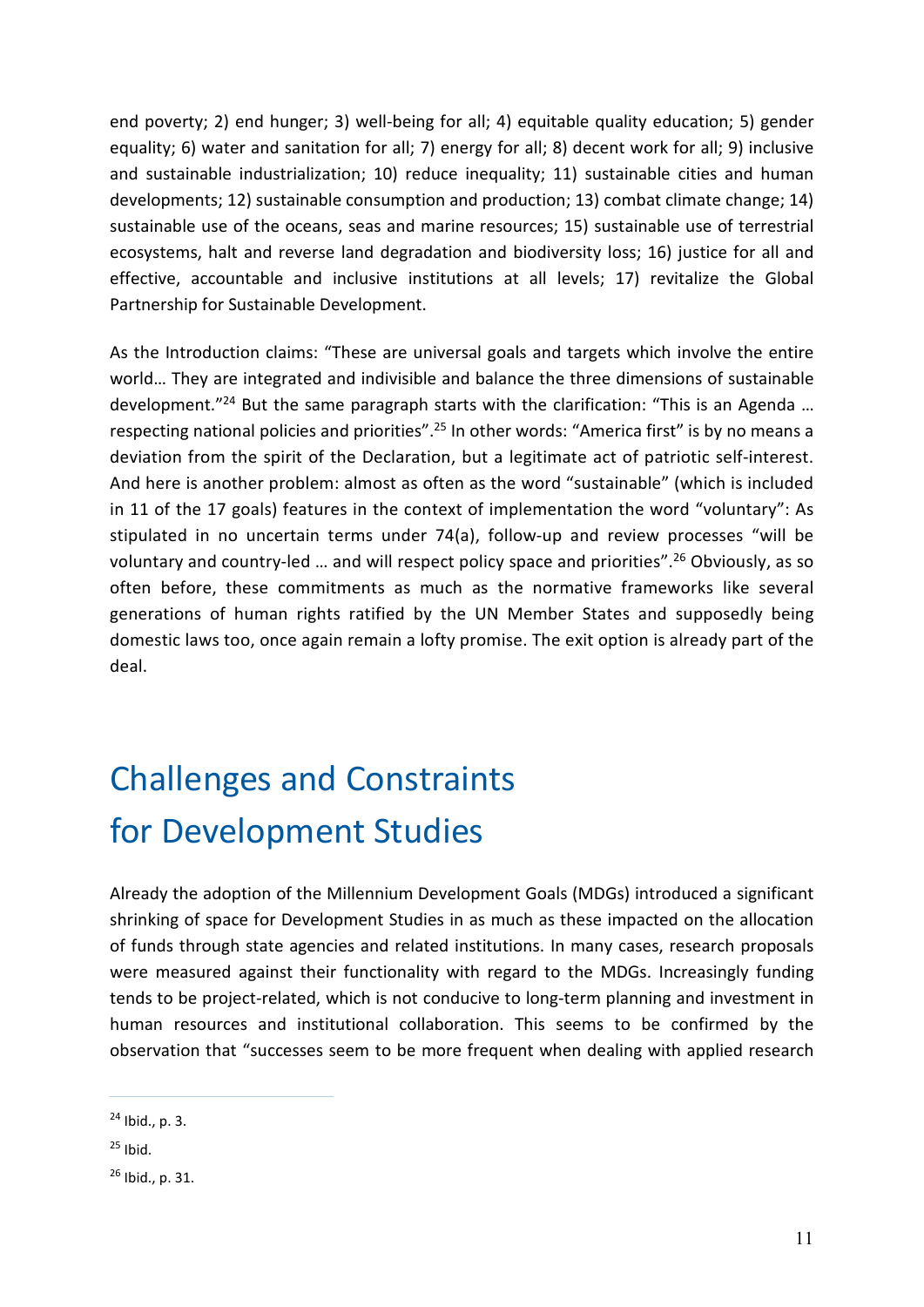geared toward the development of technical 'solutions' – for instance in the area of health or civil engineering - than in the case of more fundamental research in social sciences writ large."<sup>27</sup> Meanwhile, with the adoption of the SDGs, many funding applications are forced to adjust their aims towards more practical, implementation-oriented research closely linked to the defined goals. But SDGs should not become a straight jacket for development-related studies. Efforts seeking to address the fundamental obstacles towards sustainability should not risk to loose sight of imminent problems existing in terms of socio-economic realities produced by and testifying to the current reproduction of a fundamentally flawed and unsustainable form of human reproduction.

Therefore, the SDGs should not serve as a reference point to abandon engagement with other issues, which impact on the mind set, the dominant configurations in societies and asymmetries in global orders and the continued abuse of natural resources as well as a further promotion of inequalities. Some of the current issues requiring consideration by concerned social scientists would include the discussion about social protection floors as much as a critical interrogation of the emerging hype on the assumed positive role of the middle classes<sup>28</sup> as well as the potential governance options by means of a taxation policy, to mention only a few of the relevant issues. These are intrinsically related to concepts of social policy, justice and sustainability. If the social sciences are indeed useful in efforts to "untangle the processes by which global environmental change affects societies, and thus help them to respond to it in context-sensitive ways<sup>"29</sup>, then a mere "switch" from rigorous social analyses (including class analysis) towards environmentally oriented research is not a solution. While it might be a correct observation that there exists a continued lack of interest among social scientists in global environmental change, this cannot result in abandoning the original strength of the disciplines. As the World Social Sciences Report 2013 recognizes:

*The insights of traditional social sciences have often been dismissed as value-laden, contextual, and therefore unreliable. Yet attention to context and values may be precisely what is needed to lead humanity out of its current predicament. The* 

<sup>27</sup> Gilles Carbonnier and Tiina Kontinen, *North-South Research Partnerships: Academia Meets Development?* Bonn: EADI (EADI Policy Paper Series), June 2014, p. 16. For a considerably modified later version see Gilles Carbonnier and Tiina Kontinen, "Institutional Learning in North-South Research Partnerships", *Revue Tiers Monde*, no. 221, Janvier-Mars 2015, pp. 149-162.

<sup>28</sup> See for a critique of such discourses Henning Melber, "Africa and the Middle Class(es)", *Africa Spectrum*, vol. 48, no. 3, 2013, pp. 111-120 and "Where and What (for) is the Middle? Africa and the Middle Class(es)", *European Journal of Development Research*, vol. 27, no. 2, 2015, pp. 246-254 as well as the contributions in Henning Melber (ed.), *The rise of Africa's middle class. Myths, realities and critical engagements*. London: Zed Books 2016 and Johannesburg: Wits University Press 2017.

<sup>&</sup>lt;sup>29</sup> United Nations Educational, Scientific and Cultural Organization (UNESCO) and International Social Science Council (ISSC), *World Social Science Report 2013. Changing Global Environments, Paris*: OECD Publishing and UNESCO Publishing, 2013. Quoted from: World Social Science Report 2013. Summary, p. 14.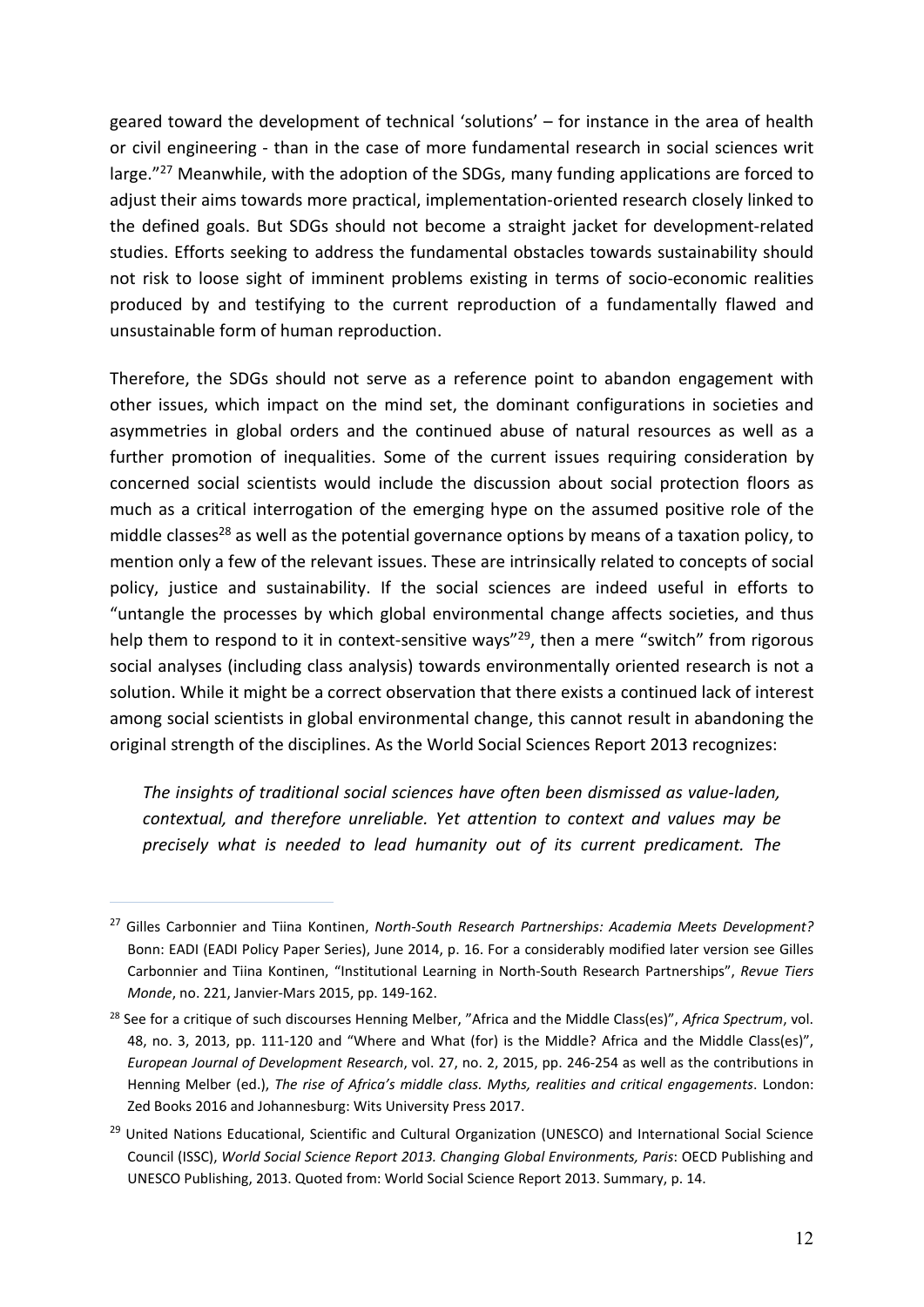*growing engagement of the social sciences in global change research is a sign of their readiness to deliver. This engagement now needs to be accelerated.30*

There remains a need to equate sustainability with notions of justice, equality and civil as well as civic, political and socio-economic rights for individuals and collectives within a world of cultural and religious diversity impacting on and shaping norms and values as well as life perspectives. This requires the pursuance of the same goals with differing but complementing responsibilities to transcend borders not only geographically, but also mentally and beyond narrow disciplinary confinements, while paying respect and give recognition to diversity and otherness when seeking and establishing common ground. Last but not least, despite all these demanding aspects, one should never compromise on quality, but rather re-define the criteria for meaningful quality and relevance - for both, knowledge and life.

<sup>30</sup> Ibid., p. 9.